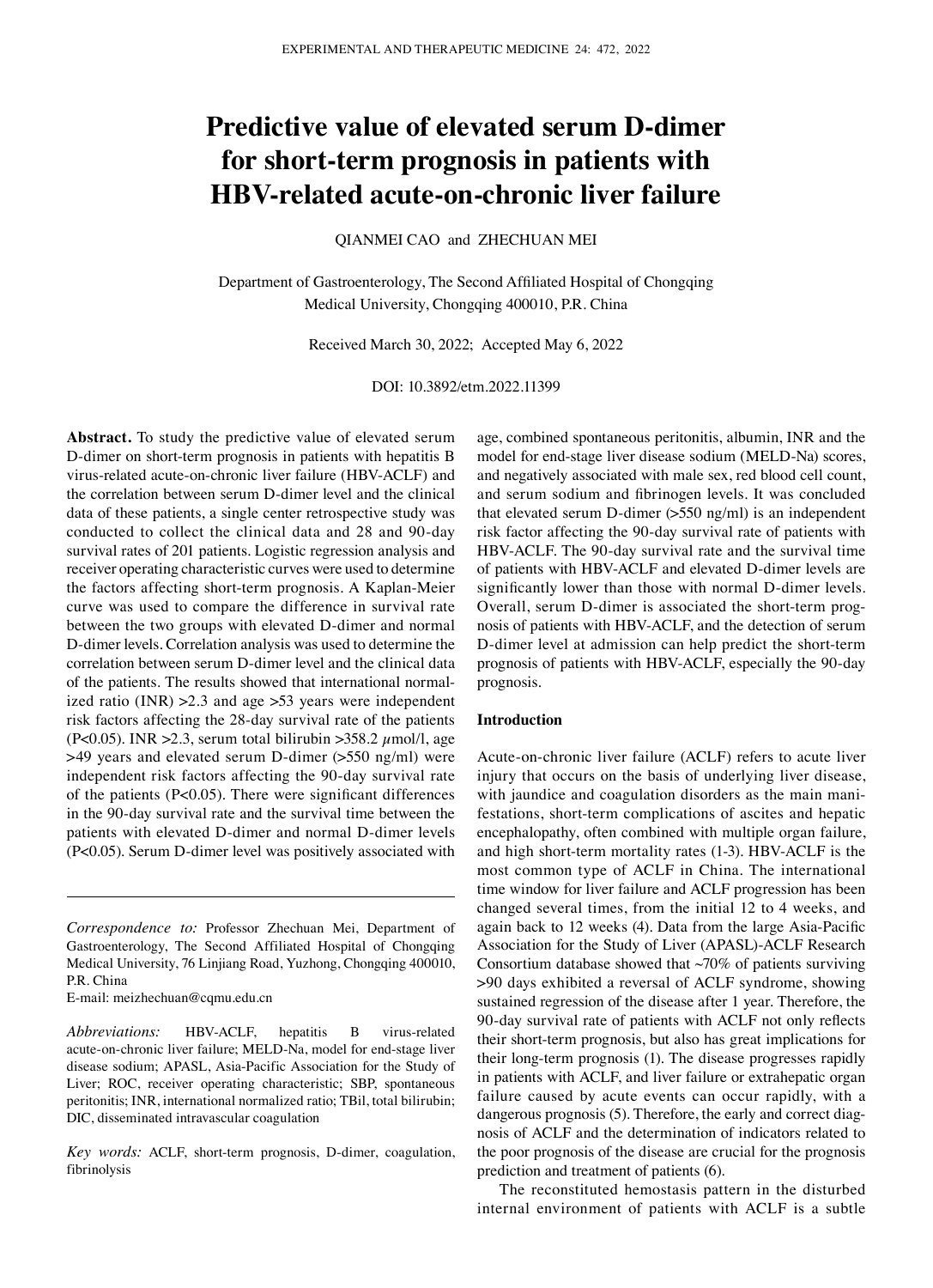balanced hemostasis characterized by the coexistence of hypocoagulability and hypercoagulation, which may lead to the occurrence of hemorrhagic or prothrombotic states (7‑9). In the progression of ACLF, subsequent organ failure may further exacerbate the hemostatic imbalance caused by cirrhosis (10,11). Secondary fibrinolysis due to intrahepatic hypercoagulability may be related to elevated serum D‑dimer levels in patients with ACLF (12). D-dimer, a marker of activation of the coagulation and fibrinolytic systems, and an indirect marker of thrombotic activity (13), is elevated in critically ill patients with cirrhosis (14). The level of serum D-dimer of patients with liver cirrhosis gradually increases with the aggravation of liver dysfunction (15,16). Higher D‑dimer levels can significantly predict in‑hospital mortality in patients with cirrhosis; therefore, D-dimer detection can be used for prognostic stratification in cirrhosis (17,18). The association of D‑dimer with multiple organ injury confirms its association with systemic inflammatory responses, thus, as well as being a marker of fibrinolytic activation, D‑dimer is also a sign of severe systemic inflammation (12). A retrospective study by Qi *et al* (12) showed that D‑dimer levels were related to the 28‑day mortality rate of patients with ACLF, and the risk of 28‑day mortality in patients with ACLF increased when the level of D-dimer reached 6.5 mg/l FEU. The research conclusions need to be further confirmed.

## **Materials and methods**

*Study design.* A single center retrospective study was conducted to screen patients who were hospitalized in The Second Affiliated Hospital of Chongqing Medical University (Chongqing, China) between August 2017 and May 2021. The inclusion criteria included: i) met the diagnostic criteria of APASL ACLF; ii) a diagnosis of ACLF combined with HBV infection; and iii) age within 12-80 years old. The exclusion criteria included: i) a diagnosis of ACLF combined with deep vein thrombosis or portal vein thrombosis; ii) a diagnosis of ACLF combined with liver cancer or other malignant tumors; iii) a diagnosis of ACLF combined with severe chronic extrahepatic diseases; iv) a diagnosis of ACLF combined with atrial fibrillation, coronary heart disease or acute aortic dissection; v) a diagnosis of ACLF combined with human immunodeficiency virus infection; vi) major surgery or trauma within the last 6 months; vii) received anticoagulation therapy within the past month; viii) received immunosuppressive therapy; and ix) pregnant women. A total of 201 patients with HBV‑ACLF were included. All patients received standardized medical treatment [according to the Diagnostic and Treatment Guideline for Liver Failure 2018 (19)] and artificial liver support system treatment during hospitalization, and none of the patients received liver transplantation.

*Data collection.* Patient data, including age, sex, comorbidities, laboratory test results and prognostic scores, were collected via electronic medical records, and 28 and 90‑day survival rates were collated using electronic medical record review and/or standardized telephone interviews. Serum D‑dimer level was detected as part of the initial patient tests during the hospitalization period and it was detected by the immunofluorescence method. This method is based on immunofluorescence technology and adopts the double‑antibody sandwich method. The sample to be tested is mixed with the detection buffer, and the immunolabeled detection antibody in the buffer will bind to the D-dimer antigen. The intensity of the fluorescent antibody signal is proportional to the concentration of the captured D‑dimer, and the concentration of the antigen in the sample can be calculated after being analyzed by an immunoassay analyzer. The type of the analyzer was Jet‑iStar3000 produced by Joinstar company, and the D‑dimer detection kit produced by Joinstar company was used. The analyzer and kit was used to test the serum samples from 160 healthy individuals and the normal reference range of D-dimer was confirmed to be <550 ng/ml. According to whether the serum D‑dimer level was increased (>550 ng/ml), the patients were divided into the elevated D‑dimer group and the normal D‑dimer group.

*Statistical analysis.* Continuous variables with normal distribution were expressed as the mean  $\pm$  standard deviation, non‑normally distributed continuous variables were expressed as the median (inter‑quartile range) and nominal variables were expressed as  $n$  (%). The influencing factors of 28 and 90-day prognosis were determined by univariate and multivariate logistic regression analysis, and the sensitivity and specificity of influencing factors were determined by receiver operating characteristic (ROC) curves. Among the influencing factors, the binary variable was determined by the  $\chi^2$  test, and its specificity and sensitivity were calculated. Pearson's correlation analysis was performed between the serum D‑dimer levels and various baseline data (the point biserial correlation coefficient of continuous variables and dichotomous variables was consistent with the values of Pearson's correlation coefficient). A Kaplan-Meier curve was drawn, and Breslow's test was used to compare the difference in survival between the two groups. All statistical analyses were performed using SPSS v.26.0 (IBM Corp.) and all figures were drawn with GraphPad Prism 9.0 (GraphPad Software, Inc.). P<0.05 was used to indicate a statistically significant difference.

## **Results**

*Baseline data.* Of the 201 patients, 18 were lost to follow-up. Among the 183 patients, 162 were male and 21 were female, with a mean age of 47.9 years. Overall, 71.6% of patients had underlying cirrhosis, 53.0% had spontaneous peritonitis (SBP) and 61.7% had an elevated serum D‑dimer level at baseline (Table I).

*Logistic analysis and ROC curve.* Multivariate logistic analysis was performed on the patient's baseline data and the 28 and 90‑day prognosis of the patients, and the independent risk factors affecting the 28 and 90‑day survival rates were obtained. ROC curve was used to analyze the predictive value of these factors on 28 and 90‑day survival. The critical value of each indicator was calculated using Jordan index (20).

The results showed that international normalized ratio (INR) >2.3 and age >53 years were independent risk factors affecting 28‑day survival (P<0.05) (Figs. 1 and 2; Table II). INR  $>2.3$ , serum total bilirubin (TBil)  $>358.2 \mu$ mol/l, age >49 years and elevated serum D‑dimer (>550 ng/ml) were independent risk factors affecting 90‑day survival (P<0.05) (Figs. 3 and 4; Tables III and IV).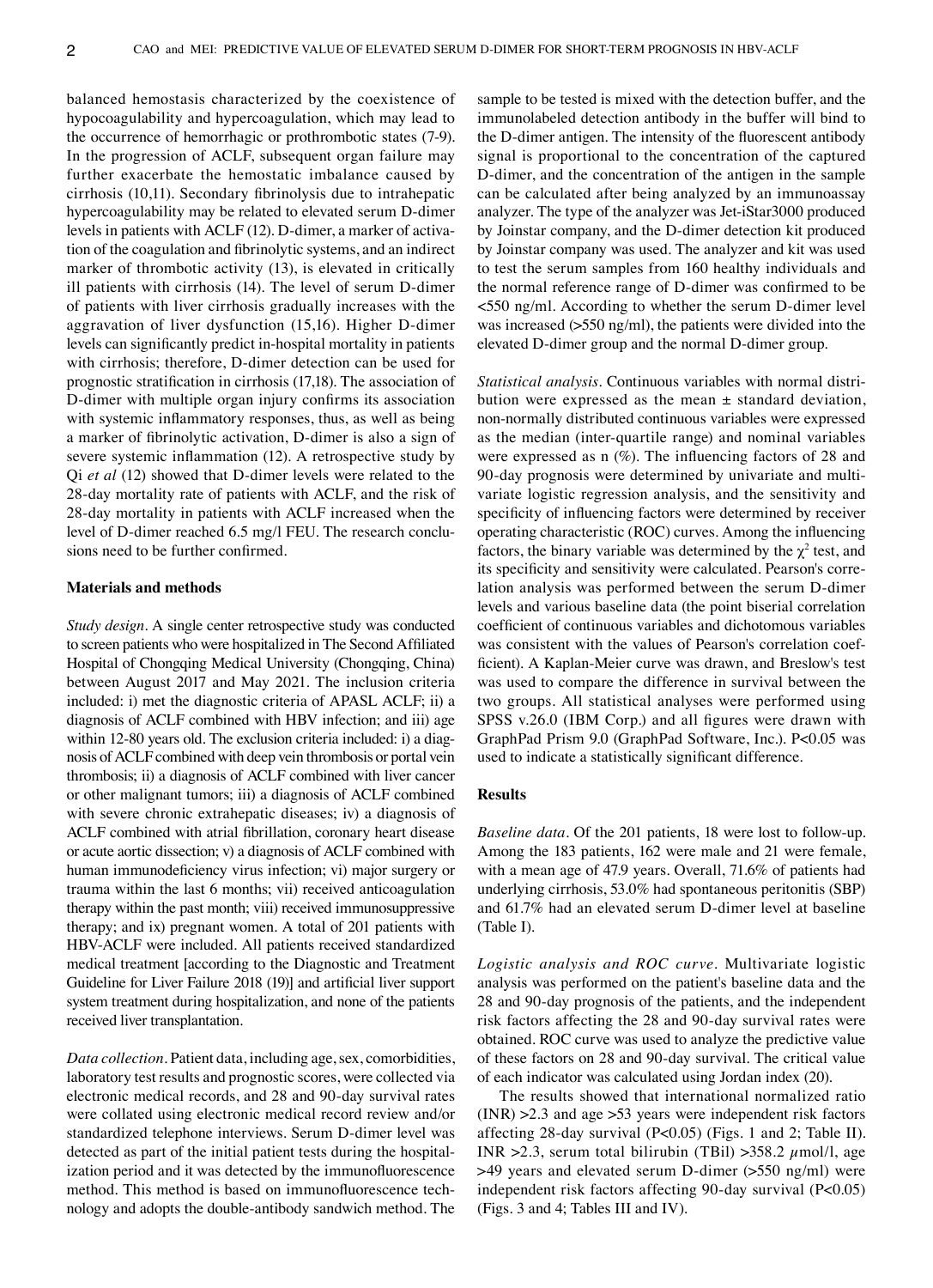| Table I. Baseline data of patients $(n=183)$ . |  |
|------------------------------------------------|--|
|------------------------------------------------|--|

| Variable                            | Value               | Normal range |  |
|-------------------------------------|---------------------|--------------|--|
| Age, years                          | $47.9 \pm 11.3$     |              |  |
| Male sex                            | 162(88.5%)          |              |  |
| Cirrhosis                           | 131 (71.6%)         |              |  |
| <b>SBP</b>                          | 97 (53.0%)          |              |  |
| Red blood cell count $(x10^{12}/l)$ | $4.1 \pm 0.7$       | $4.3 - 5.8$  |  |
| Hemoglobin, g/l                     | $131.9 \pm 20.8$    | 130-175      |  |
| Leucocyte count $(x10^9/1)$         | $6.4(4.9-8.6)$      | 3.5-9.5      |  |
| Neutrophil percentage               | 72.0 (66.8-80.7)    | 45-75%       |  |
| Platelet count $(x10^9/1)$          | 94 (68.0-125.0)     | 100-300      |  |
| Alanine aminotransferase, U/l       | 578 (193.0-1,222.0) | $9 - 50$     |  |
| Aspartate aminotransferase, U/l     | 385 (150.0-931.0)   | $15-40$      |  |
| Serum total bilirubin, $\mu$ mol/l  | 298.3 (236.7-373.7) | 5.1-28       |  |
| Albumin, g/l                        | $31.1 \pm 4.1$      | $40 - 55$    |  |
| Serum creatinine, $\mu$ mol/l       | 57.7 (49.5-71.0)    | 57-97        |  |
| Serum sodium, mmol/l                | $134.9 + 4.0$       | 137-147      |  |
| <b>INR</b>                          | $2.2(1.9-2.9)$      | $0.7 - 1.3$  |  |
| Fibrinogen, g/l                     | $1.5(1.2-1.9)$      | $2 - 4$      |  |
| MELD-Na score                       | 24.8 (21.0-28.8)    |              |  |
| $Log_{10}HBV-DNA$                   | $5.0(3.8-6.7)$      |              |  |
| Serum D-dimer, ng/ml                | 902 (345.2-1,634.6) | $0 - 550$    |  |
| Elevated D-dimer group              | $113(61.7\%)$       |              |  |
| 28-day mortality                    | 50 (27.3%)          |              |  |
| 90-day mortality                    | 89 (48.6%)          |              |  |
|                                     |                     |              |  |

Continuous variables with normally distribution are expressed as the mean ± standard deviation, non‑normally distributed continuous variables are expressed as the median values (inter‑quartile range) and nominal variables are expressed as n (%). INR, international normalized ratio; SBP, spontaneous peritonitis; HBV, hepatitis B virus; MELD-Na, the model for end-stage liver disease sodium.



Figure 1. Forest plot of 28-day prognostic factors. INR, international normalized ratio.



*Survival analysis.* After 90 days of follow‑up, 18 of the 201 patients were censored. A Kaplan‑Meier curve was drawn, and the Breslow test was used to compare the difference in survival between the elevated D-dimer and normal D-dimer groups. The results showed that there were significant differences in the 90‑day survival rate and the survival time between the two groups (P<0.05). The 90‑day survival rate and the survival time of patients in the elevated D‑dimer group were significantly lower than those in the normal D‑dimer group (Fig. 5).

*Correlation analysis.* Pearson's correlation analysis was performed between the serum D‑dimer levels and various

Figure 2. ROC curve of 28‑day prognostic factors. ROC, receiver operating characteristic; INR, international normalized ratio.

baseline data (the point biserial correlation coefficient of continuous variables and dichotomous variables was consistent with the values of Pearson's correlation coefficient). The results showed that serum D-dimer level was negatively associated with male sex  $(r=0.146, P=0.049)$ , red blood cell count  $(r=-0.173, P=0.019)$ , serum sodium  $(r=-0.158, P=0.033)$  and fibrinogen (r=‑0.273, P<0.001), and positively associated with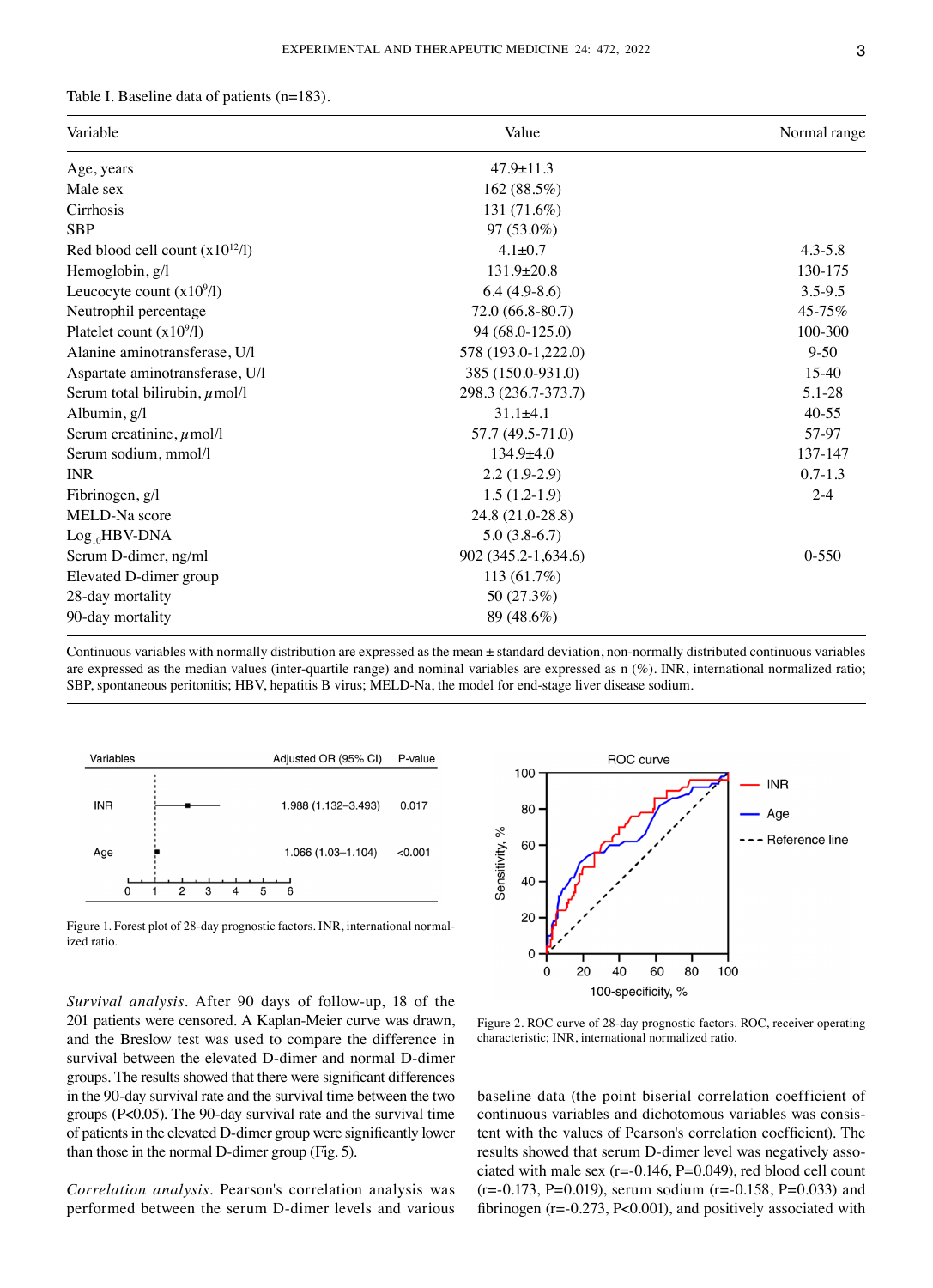| Factor     | AUC-  | 95% Confidence interval | P-value  | Specificity, $%$ | Sensitivity, $%$ | Associated criterion |
|------------|-------|-------------------------|----------|------------------|------------------|----------------------|
| <b>INR</b> | 0.688 | 0.616-0.754             | < 0.0001 | 60.15            | 70.00            | >2.3                 |
| Age        | 0.668 | 0.595-0.736             | 0.0005   | 81.95            | 50.00            | $>53$ years          |

Table II. Receiver operating characteristic curve analysis of 28-day prognostic factors.

Table III. Receiver operating characteristic curve analysis of 90‑day prognostic factors.

| Factor      | AUC-  | 95% Confidence interval                                                                | P-value  | Specificity, $%$ | Sensitivity, $%$ | Associated criterion |
|-------------|-------|----------------------------------------------------------------------------------------|----------|------------------|------------------|----------------------|
| <b>INR</b>  | 0.696 | $0.624 - 0.762$                                                                        | < 0.0001 | 68.09            | 65.17            | >2.3                 |
| <b>TBil</b> | 0.656 | 0.582-0.724                                                                            | 0.0001   | 82.98            | 43.82            | $>358.2 \mu$ mol/l   |
| Age         | 0.655 | 0.581-0.724                                                                            | 0.0001   | 70.21            | 53.93            | $>49$ years          |
|             |       | INR, international normalized ratio; TBil, total bilirubin; AUC, area under the curve. |          |                  |                  |                      |

Table IV.  $\chi^2$  test of elevated serum D-dimer and 90-day survival.

|                                    | 90-Day survival, $n$ (%) |                          |            |         |                  |                |
|------------------------------------|--------------------------|--------------------------|------------|---------|------------------|----------------|
| Patient group                      | Died                     | Survived                 | $\gamma^2$ | P-value | Specificity, $%$ | Sensitivity, % |
| Elevated D-dimer<br>Normal D-dimer | 66 (36.07)<br>23(12.57)  | 47 (25.68)<br>47 (25.68) | 11.295     | 0.001   | 50.00            | 74.16          |

Elevated serum D-dimer as a binary variable is not suitable for ROC curve analysis, thus, a  $\chi^2$  test was performed for elevated serum D-dimer and 90-day survival, and its specificity and sensitivity were calculated.



Figure 3. Forest plot of 90-day prognostic factors. INR, international normalized ratio; TBil, total bilirubin.

age (r=0.155, P=0.037), combined SBP (r=0.149, P=0.044), albumin (r=0.160, P=0.031), INR (r=0.149, P=0.044) and

MELD‑Na score (r=0.174, P=0.018) (Table V).

**Discussion**



Figure 4. ROC curve of 90‑day prognostic factors. ROC, receiver operating characteristic; INR, international normalized ratio; TBil, total bilirubin.

D‑dimer is a sensitive marker of coagulation and fibrinolysis, and studies have found that serum D‑dimer is elevated in liver failure and portal vein thrombosis (21). In the mouse model of acute liver failure, both hepatic hypercoagulability and fibrin deposition are present (13,14,22). The results of the present study showed that the level of serum D‑dimer was significantly negatively associated with fibrinogen  $(r=0.273)$ , which reflected the presence of hypercoagulable states in the patients with ACLF. It has been found that SBP may play an active role in the pathogenesis of accelerated plasma fibrinolysis in patients with liver cirrhosis (23). The present study showed that plasma D‑dimer levels were significantly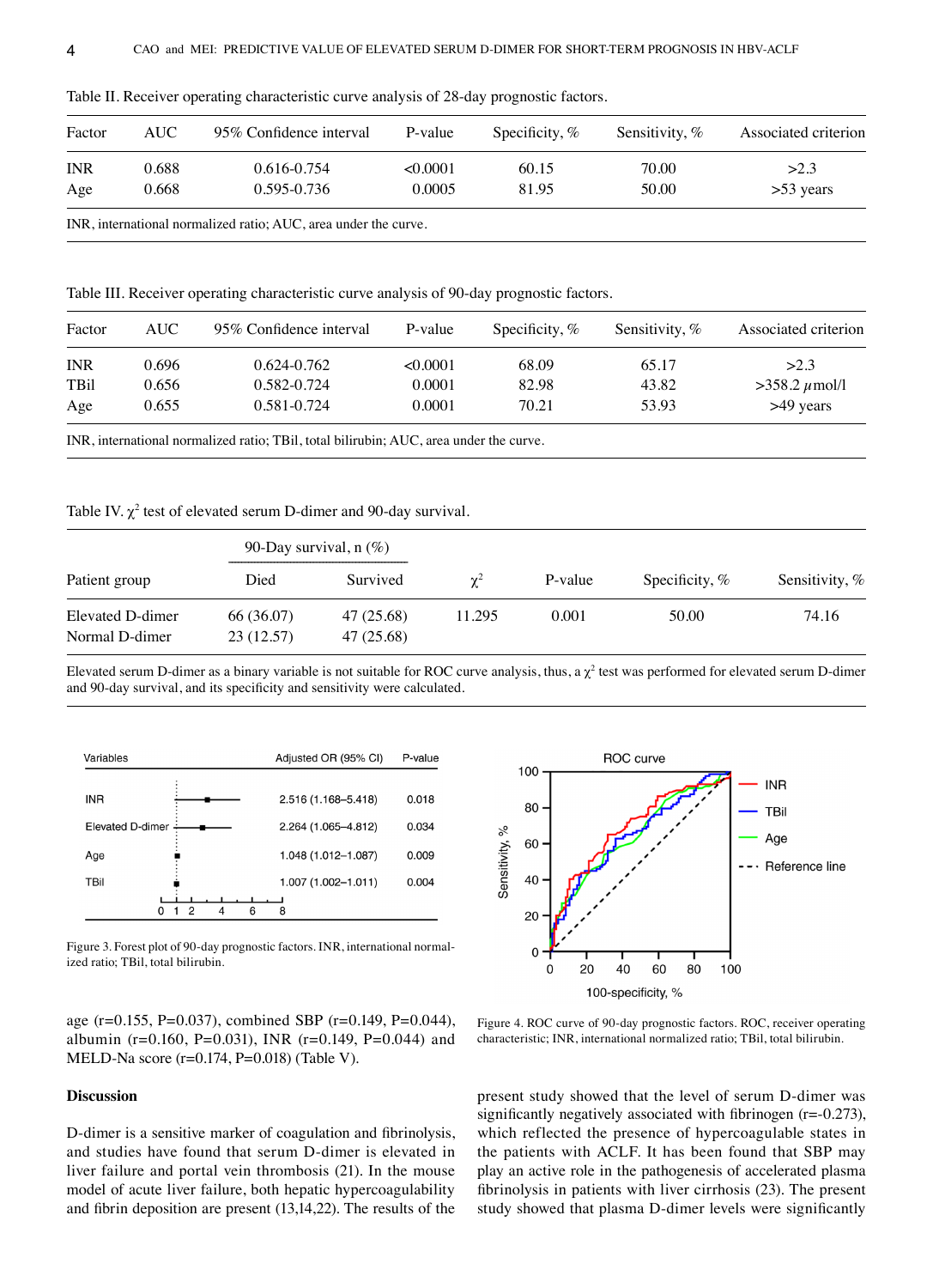Table V. Correlation analysis of serum D-dimer with baseline data.

| Variable                            | Correlation<br>coefficient (r) | P-value |
|-------------------------------------|--------------------------------|---------|
| Age, years                          | 0.155                          | 0.037   |
| Male sex                            | $-0.146$                       | 0.049   |
| Cirrhosis                           | 0.030                          | 0.688   |
| <b>SBP</b>                          | 0.149                          | 0.044   |
| Red blood cell count $(x10^{12}/1)$ | $-0.173$                       | 0.019   |
| Hemoglobin, g/l                     | $-0.119$                       | 0.109   |
| Leucocyte count $(x109/l)$          | 0.050                          | 0.501   |
| Neutrophil percentage               | 0.040                          | 0.586   |
| Platelet count $(x10^9/1)$          | 0.047                          | 0.527   |
| Alanine aminotransferase, U/l       | $-0.126$                       | 0.090   |
| Aspartate aminotransferase, U/l     | $-0.013$                       | 0.857   |
| Serum total bilirubin, $\mu$ mol/l  | 0.064                          | 0.389   |
| Albumin, g/l                        | 0.160                          | 0.031   |
| Serum creatinine, $\mu$ mol/l       | $-0.081$                       | 0.278   |
| Serum sodium, mmol/l                | $-0.158$                       | 0.033   |
| <b>INR</b>                          | 0.149                          | 0.044   |
| Fibrinogen, g/l                     | $-0.273$                       | < 0.001 |
| MELD-Na score                       | 0.174                          | 0.018   |
| $Log_{10}HBV-DNA$                   | $-0.040$                       | 0.587   |

INR, international normalized ratio; SBP, spontaneous peritonitis; HBV, hepatitis B virus; MELD-Na, the model for end-stage liver disease sodium.



Figure 5. Kaplan‑Meier survival curve of the elevated D‑dimer and normal D‑dimer groups.

positively associated with combined SBP (r=0.149). Thus, it can be inferred that secondary fibrinolysis caused by intrahepatic hypercoagulability may be associated with the elevation of serum D‑dimer in patients with ACLF, and the presence of SBP may play a certain role in promoting this process. In addition, a study reports that a significant increase in baseline serum von Willebrand factor (vWF) level in patients with ACLF is associated with a marked reduction in survival time, which may be due to vWF further promoting the formation of a hypercoagulable state in patients with ALCF (24). The significance of both coagulation and fibrinolysis in ACLF progression was underscored in these findings.

Infection and sepsis are common in patients with ACLF, and their presence or development is associated with poor outcomes (25,26). Sepsis is usually associated with infections such as SBP, pulmonary infections and urinary tract infections (27). A study by El Gohary *et al* (23) confirmed that the level of serum D-dimer in patients with SBP was significantly higher than that in normal subjects and those without SBP, and serum D-dimer was efficient in the early diagnosis of SBP in patients with liver cirrhosis. The results of the present study also showed that the serum D‑dimer level was significantly positively associated with SBP (r=0.149). Therefore, it can be considered that the increase in serum D-dimer level can reflect whether patients with ACLF have SBP complications to a certain extent.

Microvascular thrombosis is associated with the activation of the coagulation system and inflammation, which causes multiple organ failure in patients with sepsis (28). It has also been found that acute inflammatory responses in patients with ACLF may trigger endothelial activation, resulting in markedly elevated vWF levels, leading to progressive occlusion of small vessels and secondary thrombotic microangiopathy, which is associated with multiorgan failure and short-term mortality (29). It has also been found that hemostatic changes in patients with ACLF partially overlap with those of patients with sepsis‑related disseminated intravascular coagulation (DIC). Therefore, interventions that improve the prognosis of sepsis‑related DIC may also be beneficial for patients with ACLF (30).

The study by El Gohary *et al* (23) found that the serum D‑dimer concentration increased with the deterioration of liver function, and that the serum D-dimer level increased significantly with the severity of liver disease. The clinical indicators used to evaluate liver function mainly include TBil, INR and albumin. The results of the present study showed that serum D‑dimer level was significantly positively associated with INR (r=0.149), which was an independent risk factor affecting both the 28 and 90-day survival of the patients. Serum D-dimer level was significantly positively associated with albumin  $(r=0.160)$ , but there was no significant association between serum D-dimer level and TBil (P=0.389), although TBil was an independent risk factor affecting the 90‑day survival of patients, which may be due to the limited sample size.

The limitations of the present study are, first, that all patients included were diagnosed with HBV‑ACLF, so the predictive value of serum D‑dimer for short‑term prognosis in patients with ACLF due to other etiologies remains to be determined. Second, ACLF progresses rapidly, but due to the limitation of retrospective studies, the changes in serum D‑dimer levels in the patients with HBV‑ACLF could not be dynamically monitored. Whether the short-term increase of serum D-dimer levels has predictive value for the short-term prognosis of HBV‑ACLF still needs further research to confirm.

In conclusion, elevated serum D-dimer  $($ >550 ng/ml $)$  was an independent risk factor affecting the 90‑day survival rate of the patients with HBV‑ACLF (P<0.05). The 90‑day survival rate and the survival time of the patients in the elevated D‑dimer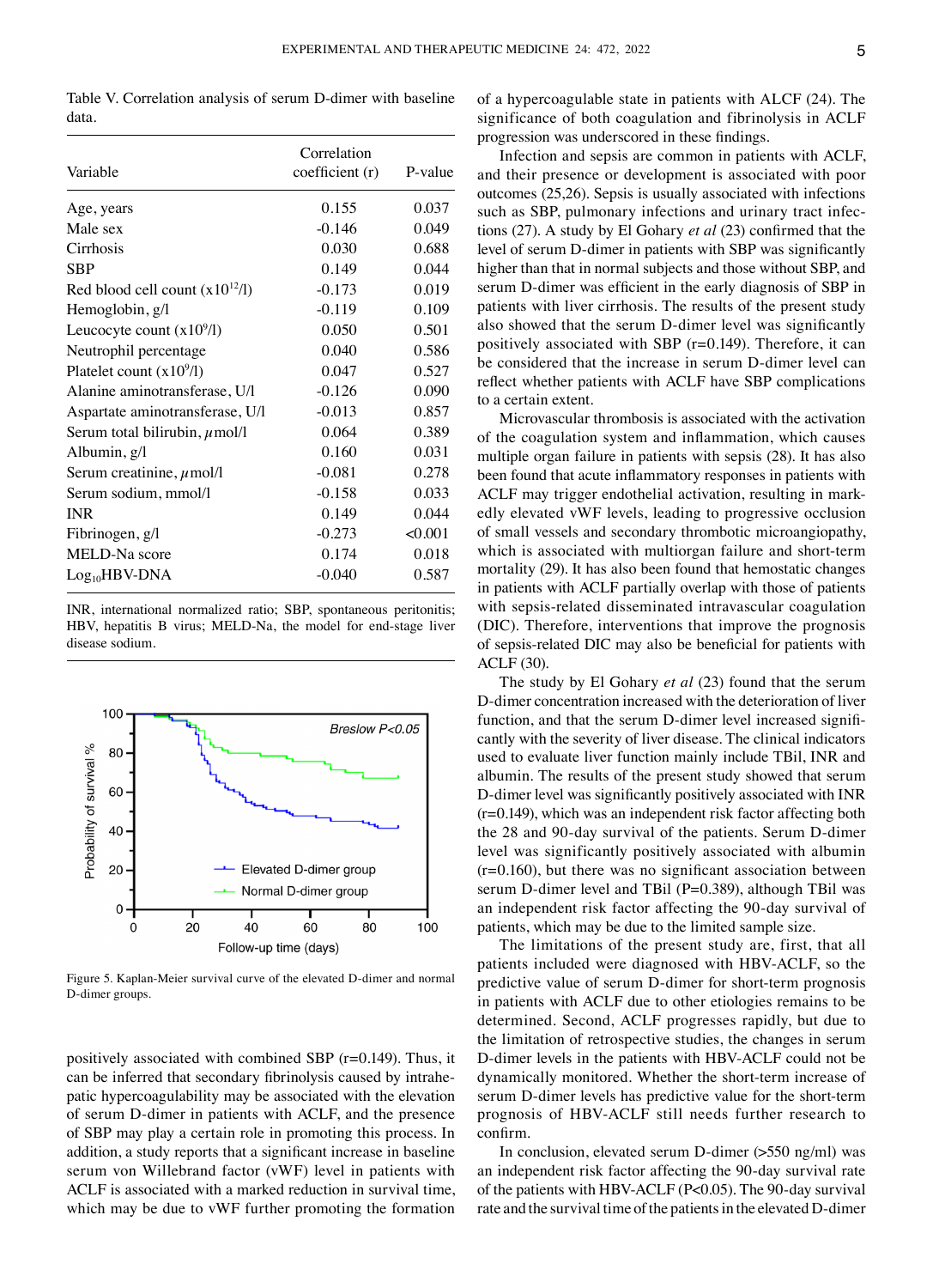group were significantly lower compared with those in the normal D‑dimer group (P<0.05). Serum D‑dimer is associated with the short-term prognosis of patients with HBV-ACLF, and the detection of serum D-dimer at admission can help predict the short‑term prognosis of these patients, especially the 90‑day prognosis.

## **Acknowledgements**

Not applicable.

## **Funding**

No funding was received.

## **Availability of data and materials**

The datasets used and/or analyzed during the current study are available from the corresponding author on reasonable request.

## **Authors' contributions**

QC and ZM confirm the authenticity of all the raw data. QC is responsible for data collection, data analysis and writing the paper. ZM and QC designed and performed the study together. All authors have read and approved the final manuscript.

## **Ethics approval and consent to participate**

The study was approved by the Ethics Committee of the Second Affiliated Hospital of Chongqing Medical University, Chongqing, China (approval no. 2022032).

### **Patient consent for publication**

All patients in this study provided oral consent for the publication of their data.

## **Competing interests**

The authors declare that they have no competing interests.

#### **References**

- 1. Sarin SK, Choudhury A, Sharma MK, Maiwall R, Al Mahtab M, Rahman S, Saigal S, Saraf N, Soin AS, Devarbhavi H, et al: Correction to: Acute-on-chronic liver failure: Consensus recom-<br>mendations of the Asian Pacific association for the study of the liver (APASL): An update. Hepatol Int 13: 826‑828, 2019.
- 2. Jalan R, Gines P, Olson JC, Mookerjee RP, Moreau R, Garcia-Tsao G, Arroyo V and Kamath PS: Acute-on chronic liver failure. J Hepatol 57: 1336‑1348, 2012.
- 3. Bajaj JS, O'Leary JG, Reddy KR, Wong F, Biggins SW, Patton H, Fallon MB, Garcia‑Tsao G, Maliakkal B, Malik R, *et al*: Survival in infection-related acute-on-chronic liver failure is defined by extrahepatic organ failures. Hepatology 60: 250‑256, 2014.
- 4. Bajaj JS, Moreau R, Kamath PS, Vargas HE, Arroyo V, Reddy KR, Szabo G, Tandon P, Olson J, Karvellas C, *et al*: Acute‑on‑chronic liver failure: Getting ready for prime time? Hepatology 68: 1621-1632, 2018.
- 5. Jalan R, Pavesi M, Saliba F, Amorós A, Fernandez J, Holland‑Fischer P, Sawhney R, Mookerjee R, Caraceni P, Moreau R, *et al*: The CLIF consortium acute decompensation score (CLIF-C ADs) for prognosis of hospitalised cirrhotic patients without acute-on-chronic liver failure. J Hepatol 62: 831-840, 2015.
- 6. Wlodzimirow KA, Eslami S, Abu‑Hanna A, Nieuwoudt M and Chamuleau RA: A systematic review on prognostic indicators of acute on chronic liver failure and their predictive value for mortality. Liver Int 33: 40‑52, 2013.
- 7. Saxena P, Bihari C, Rastogi A, Agarwal S, Anand L and Sarin SK: Sonoclot signature analysis in patients with liver disease and its correlation with conventional coagulation studies. Adv Hematol 2013: 237351, 2013.
- 8. Lisman T and Porte RJ: Rebalanced hemostasis in patients with liver disease: Evidence and clinical consequences. Blood 116: 878‑885, 2010.
- 9. Blasi A, Calvo A, Prado V, Reverter E, Reverter JC, Hernández-Tejero M, Aziz F, Amoros A, Cardenas A and Fernández J: Coagulation failure in patients with acute‑on‑chronic liver failure and decompensated cirrhosis: Beyond the international normalized ratio. Hepatology 68: 2325‑2337, 2018.
- 10. Tripodi A, Primignani M, Chantarangkul V, Dell'Era A, Clerici M, de Franchis R, Colombo M and Mannucci PM: An imbalance of pro‑vs anti‑coagulation factors in plasma from patients with cirrhosis. Gastroenterology 137: 2105‑2111, 2009.
- 11. Caldwell SH, Hoffman M, Lisman T, Macik BG, Northup PG, Reddy KR, Tripodi A and Sanyal AJ; Coagulation in Liver Disease Group: Coagulation disorders and hemostasis in liver disease: Pathophysiology and critical assessment of current management. Hepatology 44: 1039-1046, 2006.
- 12. Qi T, Zhu C, Lu G, Hao J, He Q, Chen Y, Zhou F, Chen J and Hou J: Elevated D-dimer is associated with increased 28-day mortality in acute-on-chronic liver failure in China: A retrospective study. BMC Gastroenterol 19: 20, 2019.
- 13. Weitz JI, Fredenburgh JC and Eikelboom JW: A test in context: D‑dimer. J Am Coll Cardiol 70: 2411‑2420, 2017.
- 14. Drolz A, Horvatits T, Roedl K, Rutter K, Staufer K, Kneidinger N, Holzinger U, Zauner C, Schellongowski P, Heinz G, *et al*: Coagulation parameters and major bleeding in critically ill patients with cirrhosis. Hepatology 64: 556‑568, 2016.
- 15. Gram J, Duscha H, Zurborn KH and Bruhn HD: Increased levels of fibrinolysis reaction products (D‑dimer) in patients with decompensated alcoholic liver cirrhosis. Scand J Gastroenterol 26: 1173‑1178, 1991.
- 16. Cioni G, Cristani A, MussiniC, Grandi S, PentoreR, Zeneroli ML, Tizzanini W, Zagni G and Ventura E: Incidence and clinical significance of elevated fibrin(ogen) degradation product and/or D‑dimer levels in liver cirrhosis patients. Ital J Gastroenterol 22: 70‑74, 1990.
- 17. Li Y, Qi X, Li H, Dai J, Deng H, Li J, Peng Y, Liu X, Sun X and Guo X: D-dimer level for predicting the in-hospital mortality in liver cirrhosis: A retrospective study. Exp Ther Med 13: 285‑289, 2017.
- 18. Zhou J, Mao W, Shen L and Huang H: Plasma D‑dimer as a novel biomarker for predicting poor outcomes in HBV-related decompensated cirrhosis. Medicine (Baltimore) 98: e18527, 2019.
- 19. Liver Failure and Artificial Liver Group, Chinese Society of Infectious Diseases, Chinese Medical Association; Severe Liver Disease and Artificial Liver Group, Chinese Society of Hepatology, Chinese Medical Association: Guideline for diagnosis and treatment of liver failure. Zhonghua Gan Zang Bing Za Zhi 27: 18‑26, 2019 (In Chinese).
- 20. Yin J and Tian L: Joint confidence region estimation for area under ROC curve and Youden index. Stat Med 33: 985‑1000, 2014.
- 21. Fimognari FL, De Santis A, Piccheri C, Moscatelli R, Gigliotti F, Vestri A, Attili A and Violi F: Evaluation of D‑dimer and factor VIII in cirrhotic patients with asymptomatic portal venous thrombosis. J Lab Clin Med 146: 238‑243, 2005.
- 22. Violi F, Ferro D, Basili S, Quintarelli C, Musca A, Cordova C and Balsano F: Hyperfibrinolysis resulting from clotting activation in patients with different degrees of cirrhosis. The CALC group. Coagulation abnormalities in liver cirrhosis. Hepatology 17: 78‑83, 1993.
- 23. El Gohary AM, Elyamany AS, Mikhael NL, Mahmoud MG and Tawfik MMR: Serum and ascitic D‑dimer in cirrhotic patients with spontaneous bacterial peritonitis. Clin Exp Hepatol 7: 134‑140, 2021.
- 24. Eidelberg A, Kirubakaran R, Nair SC, Eapen CE, Elias E and Goel A: Systematic review: Role of elevated plasma von-Willebrand factor as predictor of mortality in patients with chronic liver disease. Eur J Gastroenterol Hepatol 31: 1184‑1191, 2019.
- 25. Piano S, Bartoletti M, Tonon M, Baldassarre M, Chies G, Romano A, Viale P, Vettore E, Domenicali M, Stanco M, et al: Assessment of Sepsis-3 criteria and quick SOFA in patients with cirrhosis and bacterial infections. Gut 67: 1892‑1899, 2018.